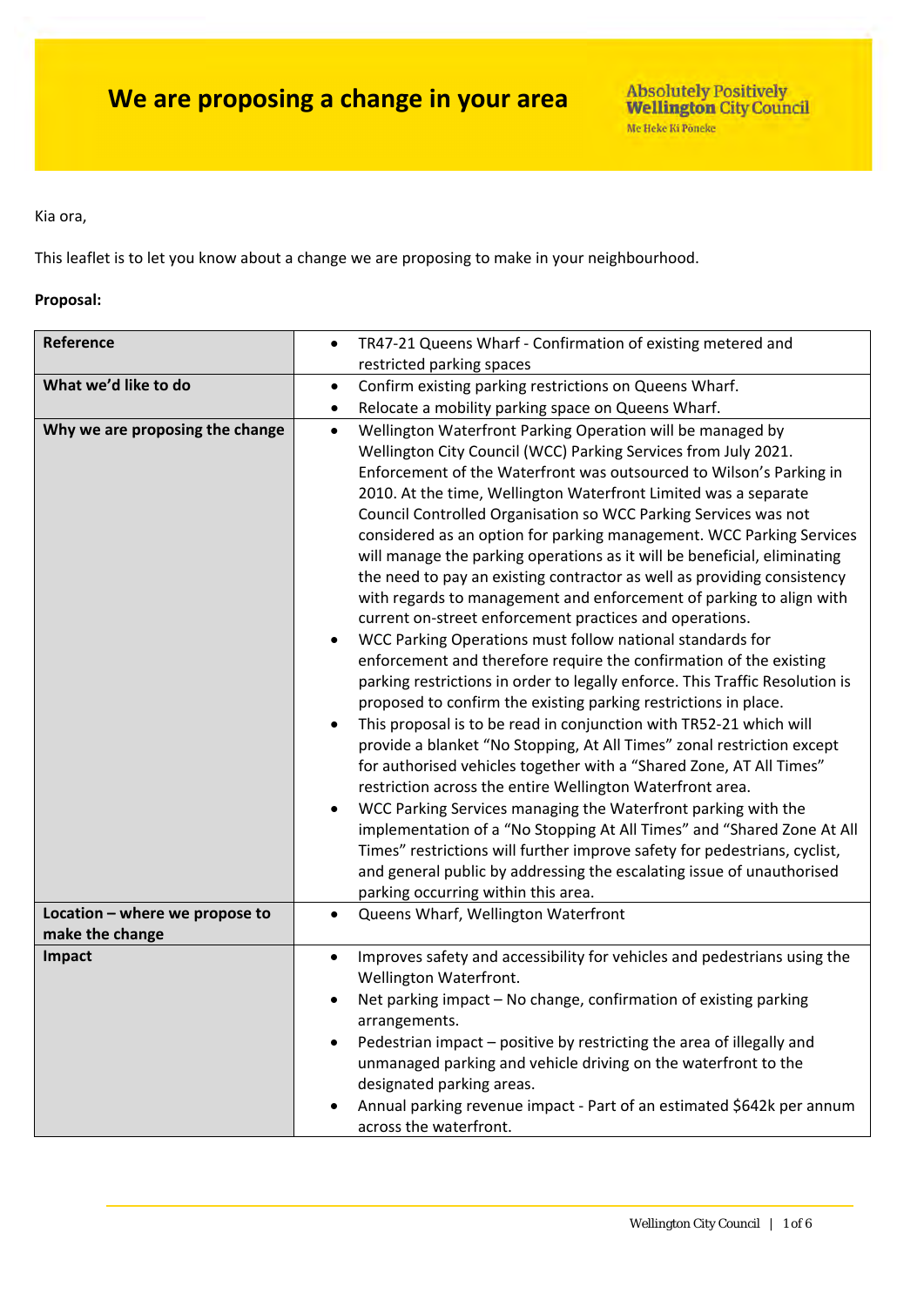|                                           | Improved efficiency and enforcement - providing consistency to<br>enforcement operations with current on-street practices whilst creating<br>less confusion when customers are seeking answers to their parking and                                                                                                                                                                                                                                                                                                |
|-------------------------------------------|--------------------------------------------------------------------------------------------------------------------------------------------------------------------------------------------------------------------------------------------------------------------------------------------------------------------------------------------------------------------------------------------------------------------------------------------------------------------------------------------------------------------|
|                                           | infringement queries.                                                                                                                                                                                                                                                                                                                                                                                                                                                                                              |
| How this relates to the parking<br>policy | Supports a shift in the mode of transport used - facilitate a shift to<br>$\bullet$<br>active modes (e.g. walking and cycling) and public transport through<br>parking management and pricing, to move more people while driving<br>fewer vehicles.<br>Support safe movement - facilitate the safe and efficient movement of<br>people and goods by focusing on people safely moving along the<br>transport corridors rather than people parking in these corridors where<br>active transport is to be encouraged. |
| <b>Additional Information</b>             | Reduced expenditure within Wellington City Council - eliminating the<br>$\bullet$                                                                                                                                                                                                                                                                                                                                                                                                                                  |
|                                           | need to pay existing external contractors.                                                                                                                                                                                                                                                                                                                                                                                                                                                                         |
|                                           | The Waterfront is to support people who visit, live and work in the CBD                                                                                                                                                                                                                                                                                                                                                                                                                                            |
|                                           | and Waterfront and is not intended for commuter parking. The WCC                                                                                                                                                                                                                                                                                                                                                                                                                                                   |
|                                           | Parking Policy aligns with this proposal by prioritising the waterfront                                                                                                                                                                                                                                                                                                                                                                                                                                            |
|                                           | area for active modes of transport.                                                                                                                                                                                                                                                                                                                                                                                                                                                                                |
|                                           | To view the legal description for this Traffic Resolution, an electronic                                                                                                                                                                                                                                                                                                                                                                                                                                           |
|                                           | copy of the report will be available on the Council's website from 9.00am                                                                                                                                                                                                                                                                                                                                                                                                                                          |
|                                           | Tuesday 2 March 2021 at www.wellington.govt.nz/haveyoursay or you                                                                                                                                                                                                                                                                                                                                                                                                                                                  |
| <b>Feedback</b>                           | can call (04) 499 4444 and we will send one out to you.<br>If you would like to provide us with specific feedback, you can do                                                                                                                                                                                                                                                                                                                                                                                      |
|                                           | so by filling out an online submission form, downloading a                                                                                                                                                                                                                                                                                                                                                                                                                                                         |
|                                           | printable submission form on                                                                                                                                                                                                                                                                                                                                                                                                                                                                                       |
|                                           | www.wellington.govt.nz/haveyoursay or emailing us at                                                                                                                                                                                                                                                                                                                                                                                                                                                               |
|                                           | trfeedback@wcc.govt.nz.                                                                                                                                                                                                                                                                                                                                                                                                                                                                                            |
|                                           | Please note if you are giving feedback the consultation period opens                                                                                                                                                                                                                                                                                                                                                                                                                                               |
|                                           | 9.00am Tuesday 2 March and finishes 5.00pm Monday 22 March 2021                                                                                                                                                                                                                                                                                                                                                                                                                                                    |
| <b>Next Steps</b>                         | 1. Feedback collated by Tuesday 23 March 2021.                                                                                                                                                                                                                                                                                                                                                                                                                                                                     |
|                                           | The proposal will go to the Strategy and Policy Committee on Thursday<br>2.                                                                                                                                                                                                                                                                                                                                                                                                                                        |
|                                           | 22 April 2021.                                                                                                                                                                                                                                                                                                                                                                                                                                                                                                     |
|                                           | 3. If approved, the proposal will be installed within the following 3 months.                                                                                                                                                                                                                                                                                                                                                                                                                                      |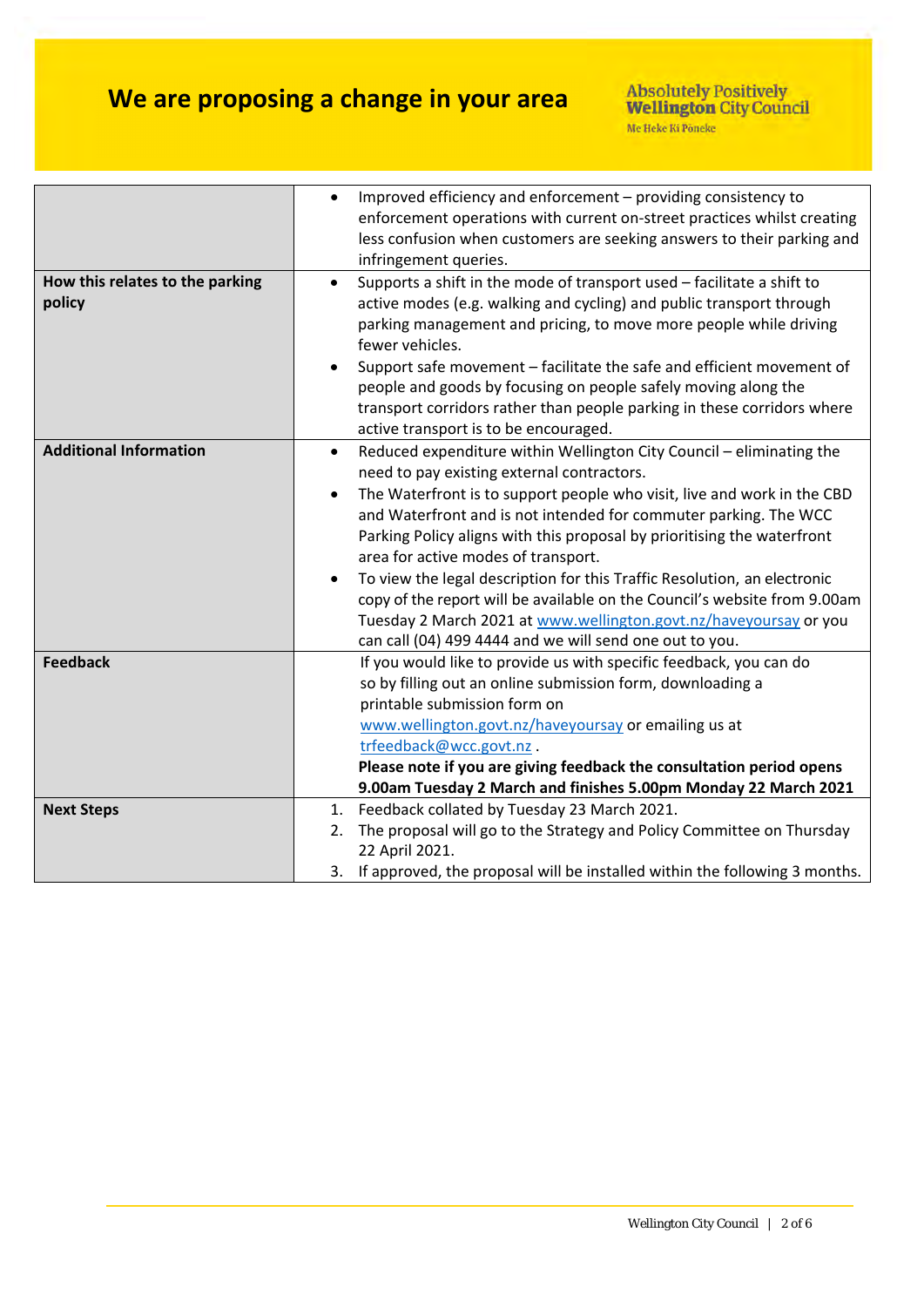**Absolutely Positively Wellington City Council** Me Heke Ki Pôneke

#### Mobility Parking<br>P120 Maximum Loading Zone P15 п  $\Box$ Ξ ļ. Motorcycle Parking One-way except Cycles Authorised<br>Vehicles Only Laik Wharf I Queens Bus Only Parking,  $\mathfrak{S}$ Metered Parking<br>P120 Maximum, Quay Metered Parking Authorised P120 Maximum. Vehicles Only  $\mathbf{r}$ Queens Whart Accessive LEGEND Metered Parking P120 Maximum Mobility Parking P120 Maximim Loading Zone P15 **Bus Only Parking** Motorcycle Parking Authorised Vehicles Only No Stopping At All Times **TELA** Dasigne<br>R.L.<br>Design<br>Chack on cepayco nes coon<br>124 guarantee the acqui<br>Imfance or it. Perundy Queens Wharf **Brill** Waterfront i mpiammi suurnyat.<br>Ining is drame on the New Zealand Transverse Mercator projection, saing New Zealan<br>Ining information surrout from Lined Information New Zostend: Open-Copyright Rasses<br>Isi drame Sealan Aeriel Mapping Umf provud<br>ojaci Diractor) Drawing Rof: DIV cale: (A4 1:750)  $\overline{A4}$ Absolutely Positively<br>**Wellington** City Council Me Heke Ki Pôneke

**Traffic Resolution Plan: TR47‐21 Queens Wharf ‐ Confirmation of existing metered and restricted parking spaces**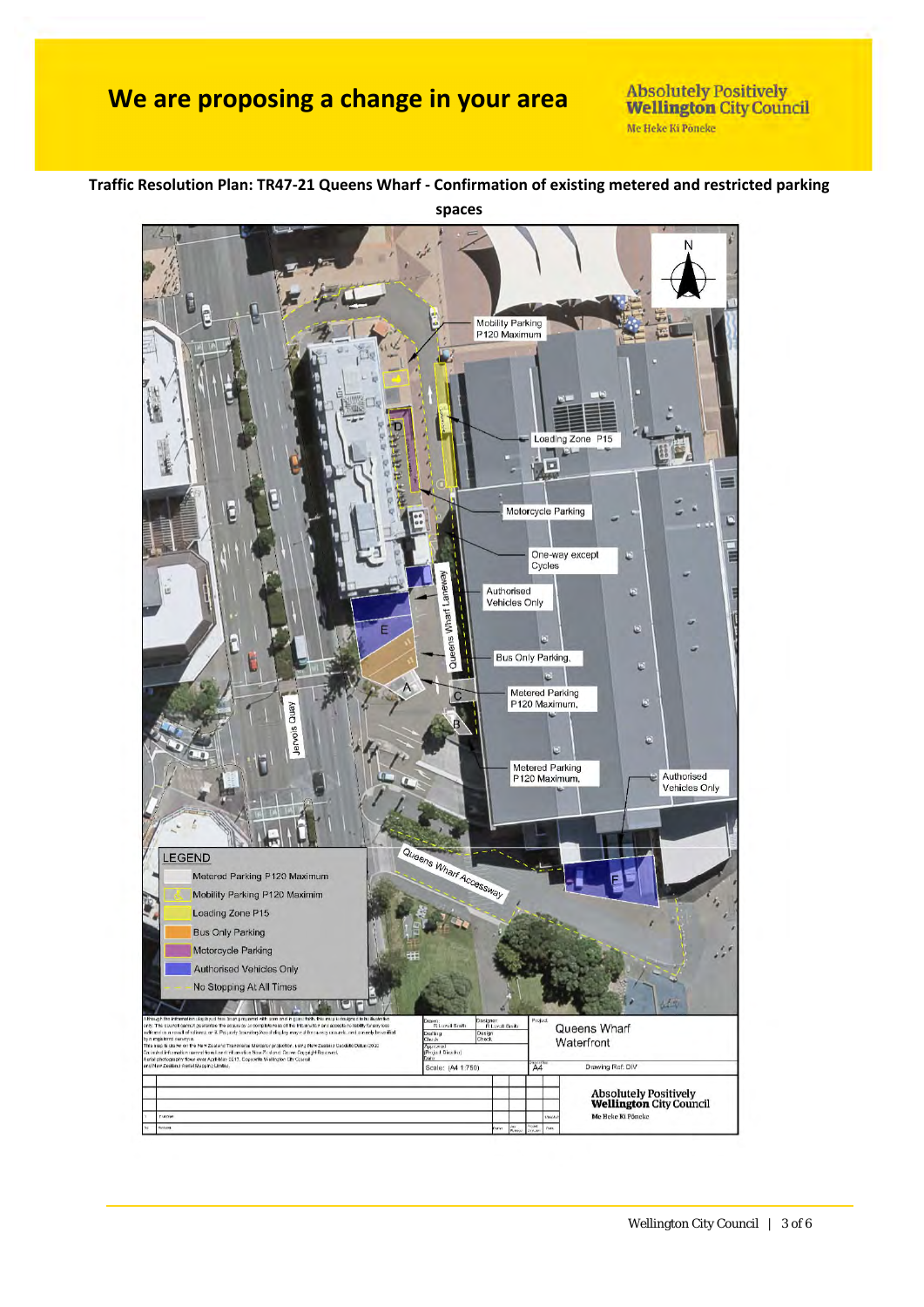#### **Legal Description:**

*Add to Schedule B (Class Restricted) of the Traffic Resolutions Schedule*

| <b>Column One</b>                                             | <b>Column Two</b>                                                                                                                                  | <b>Column Three</b>                                                                                                                                                                                                                                                                |
|---------------------------------------------------------------|----------------------------------------------------------------------------------------------------------------------------------------------------|------------------------------------------------------------------------------------------------------------------------------------------------------------------------------------------------------------------------------------------------------------------------------------|
| <b>Queens Wharf</b><br>laneway, Wellington<br>Waterfront      | Loading Zone P15<br>Maximum, Goods and<br>Authorised vehicles<br>only, At All Times                                                                | Commencing 55.5 metres north of the<br>south east corner of the lane (Grid<br>coordinates X=1748920.05m,<br>Y=5427985.33m) and extending for 20.5<br>metres in a northerly direction following<br>eastern kerb line.<br>(Refer to attached traffic resolution plan<br>Yellow area) |
| <b>Queens Wharf</b><br>laneway, Wellington<br>Waterfront      | Mobility Park, At All<br>Times, P120<br>Maximum, Monday to<br>Sunday 8:00am -<br>8:00pm, Displaying an<br><b>Operation Mobility</b><br>Permit Only | Commencing 76 metres north of the south<br>east corner of the lane (Grid coordinates<br>X=1748920.05m, Y=5427985.33m) and<br>extending for 7.5 metres in a northerly<br>direction following eastern kerb line.<br>(Refer to attached traffic resolution plan)                      |
| <b>Queens Wharf</b><br>laneway, Wellington<br>Waterfront      | <b>Bus Parking, At All</b><br><b>Times</b>                                                                                                         | Commencing 6 metres northwest of south<br>west corner of the lane (Grid coordinates<br>X=1748908.06m, Y=5427993.17m) and<br>extending for 9 metres in a north westerly<br>direction following the western kerb line.<br>(Refer to attached traffic resolution plan<br>Orange area) |
| <b>Queens Wharf</b><br>laneway, Wellington<br>Waterfront      | Motorcycle Parking,<br><b>At All Times</b>                                                                                                         | North and east side of motorcycle parking<br>area off Queens Wharf laneway. (Refer to<br>attached traffic resolution plan Pink area)                                                                                                                                               |
| <b>Queens Wharf</b><br>laneway, Wellington<br>Waterfront      | <b>Authorised Vehicles</b><br>Only, At All Times                                                                                                   | (Refer to attached traffic resolution plan<br>Blue area E)                                                                                                                                                                                                                         |
| <b>Queens Wharf</b><br>accessway,<br>Wellington<br>Waterfront | <b>Authorised Vehicles</b><br>Only, At All Times                                                                                                   | (Refer to attached traffic resolution plan<br>Blue area F)                                                                                                                                                                                                                         |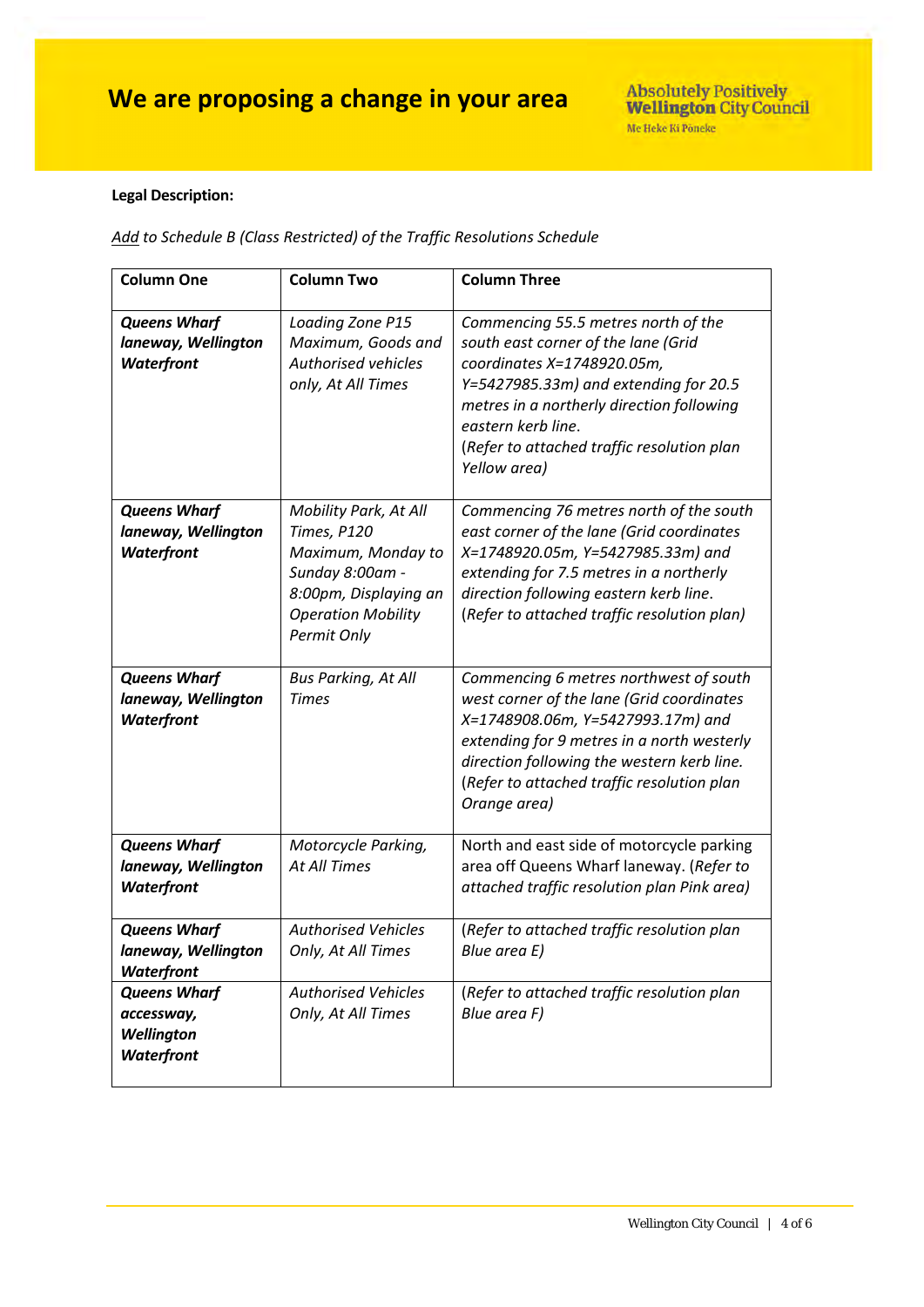| <b>Column One</b>   | <b>Column Two</b>   | <b>Column Three</b>                           |
|---------------------|---------------------|-----------------------------------------------|
| <b>Queens Wharf</b> | Metered Parking,    | Commencing 1.5 metres west of south east      |
| laneway, Wellington | P120 Maximum,       | corner of the lane (Grid coordinates          |
| Waterfront          | Sunday to Thursday  | X=1748920.05m, Y=5427985.33m) and             |
|                     | 8:00am - 8:00pm,    | extending for 3 meters in a westerly          |
|                     | Friday and Saturday | direction following southern kerb line.       |
|                     | 8:00am - 10:00pm.   | (Refer to attached traffic resolution plan    |
|                     |                     | White section B)                              |
| <b>Queens Wharf</b> | Metered Parking,    | Commencing 7.5 metres north of the south      |
| laneway, Wellington | P120 Maximum,       | east corner of the lane (Grid coordinates     |
| Waterfront          | Sunday to Thursday  | X=1748920.05m, Y=5427985.33m) and             |
|                     | 8:00am - 8:00pm,    | extending for 5 metres in a northerly         |
|                     | Friday and Saturday | direction following eastern kerb line. (Refer |
|                     | 8:00am - 10:00pm.   | to attached traffic resolution plan White     |
|                     |                     | section C)                                    |
| <b>Queens Wharf</b> | Metered Parking,    | Commencing at south west corner of the        |
| laneway, Wellington | P120 Maximum,       | lane (Grid coordinates X=1748908.06m,         |
| Waterfront          | Sunday to Thursday  | $Y=5427993.17m$ ) and extending for 6 m in    |
|                     | 8:00am - 8:00pm,    | a north westerly direction following the      |
|                     | Friday and Saturday | western kerb line. (Refer to attached traffic |
|                     | 8:00am - 10:00pm.   | resolution plan White section A)              |

*Add to Schedule F (Metered Parking) of the Traffic Resolutions Schedule*

*Add to Schedule D (No Stopping Parking) of the Traffic Resolutions Schedule*

| <b>Column One</b>                                                           | <b>Column Two</b>                  | <b>Column Three</b>                                                                                                                                                                                                              |
|-----------------------------------------------------------------------------|------------------------------------|----------------------------------------------------------------------------------------------------------------------------------------------------------------------------------------------------------------------------------|
| <b>Queens Wharf</b><br>accessway,<br>Wellington<br><b>Waterfront</b>        | No Stopping At All<br><b>Times</b> | South Side commencing at the intersection<br>with Jervois Quay (Grid coordinates X=<br>1748905.76m, Y=5427954.67m) extending<br>in a south easterly direction following the<br>southern kerb line for 70 metres.                 |
| <b>Queens Wharf</b><br>accessway,<br><b>Wellington</b><br><b>Waterfront</b> | No Stopping At All<br><b>Times</b> | South Side commencing 70 metres<br>southeast of its intersection with Jervois<br>Quay (Grid coordinates X=<br>1748905.76m, Y=5427954.67m) extending<br>in a northerly direction following the line<br>of bollards for 17 metres. |
| <b>Queens Wharf</b><br>accessway,<br>Wellington<br><b>Waterfront</b>        | No Stopping At All<br><b>Times</b> | North Side commencing at the intersection<br>with Jervois Quay (Grid coordinates<br>X=1748904.44m, Y=5427964.40m) and<br>extending in a northerly direction following<br>the northern Kerb line for 40 metres.                   |